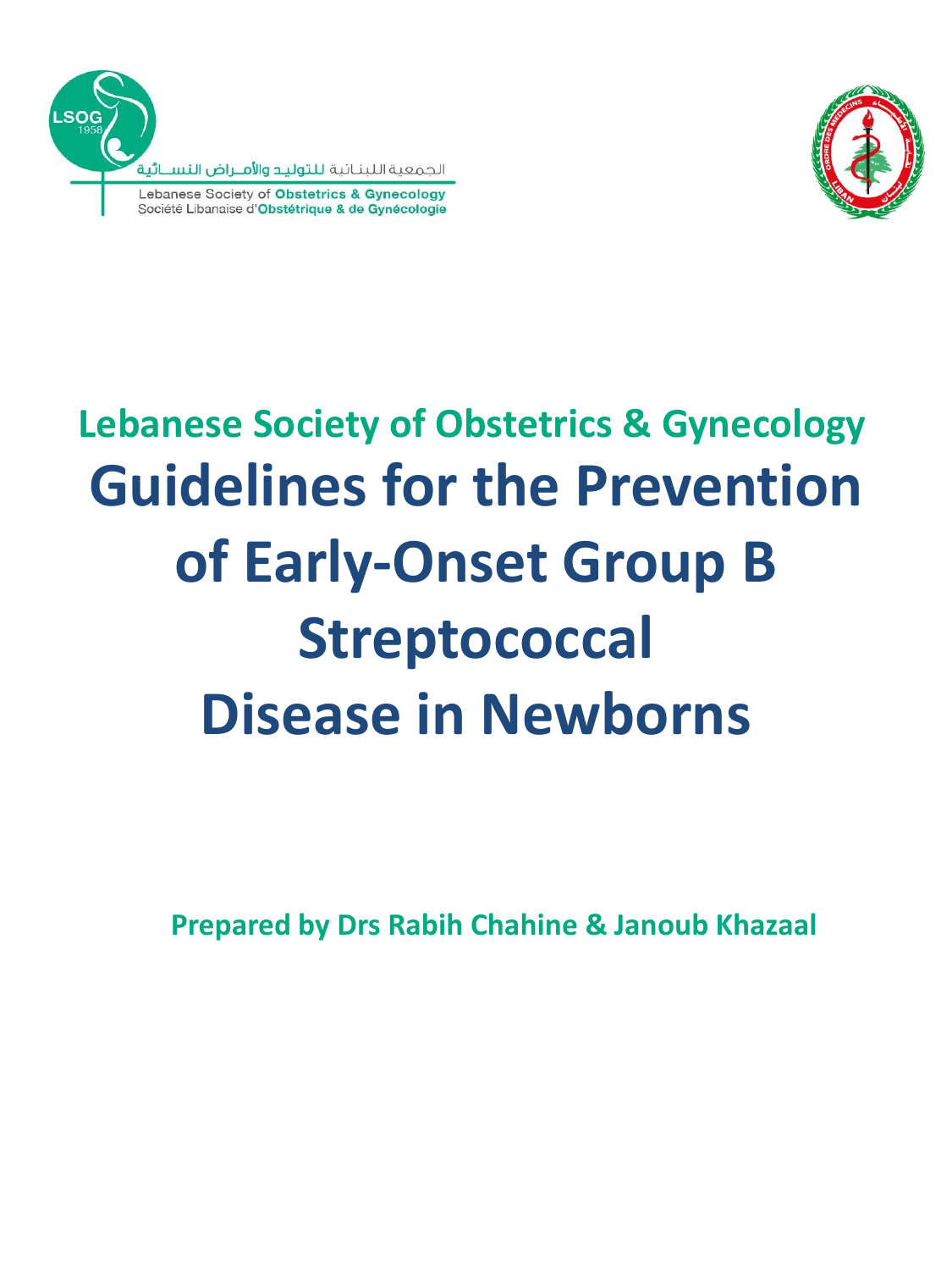#### **Definition:**

- Group B *Streptococcus*, or *Streptococcus agalactiae*, is a gram-positive bacterium that causes invasive disease primarily in infants, pregnant or postpartum women.
- Early-onset newborn infections are acquired vertically through exposure to GBS from the vagina of a colonized woman.

#### **Procedures for collecting clinical specimens for culture of GBS at 35–37 weeks:**

-Swab the lower vagina followed by the rectum (i.e., insert swab through the anal sphincter) using the same swab or two different swabs.

-Cervical, perianal, perirectal or perineal specimens are not indicated.

-A speculum should not be used for culture collection.

-If a woman is determined to be at high risk for allergy of Penicillin, susceptibility testing for clindamycin and erythromycin should be ordered.







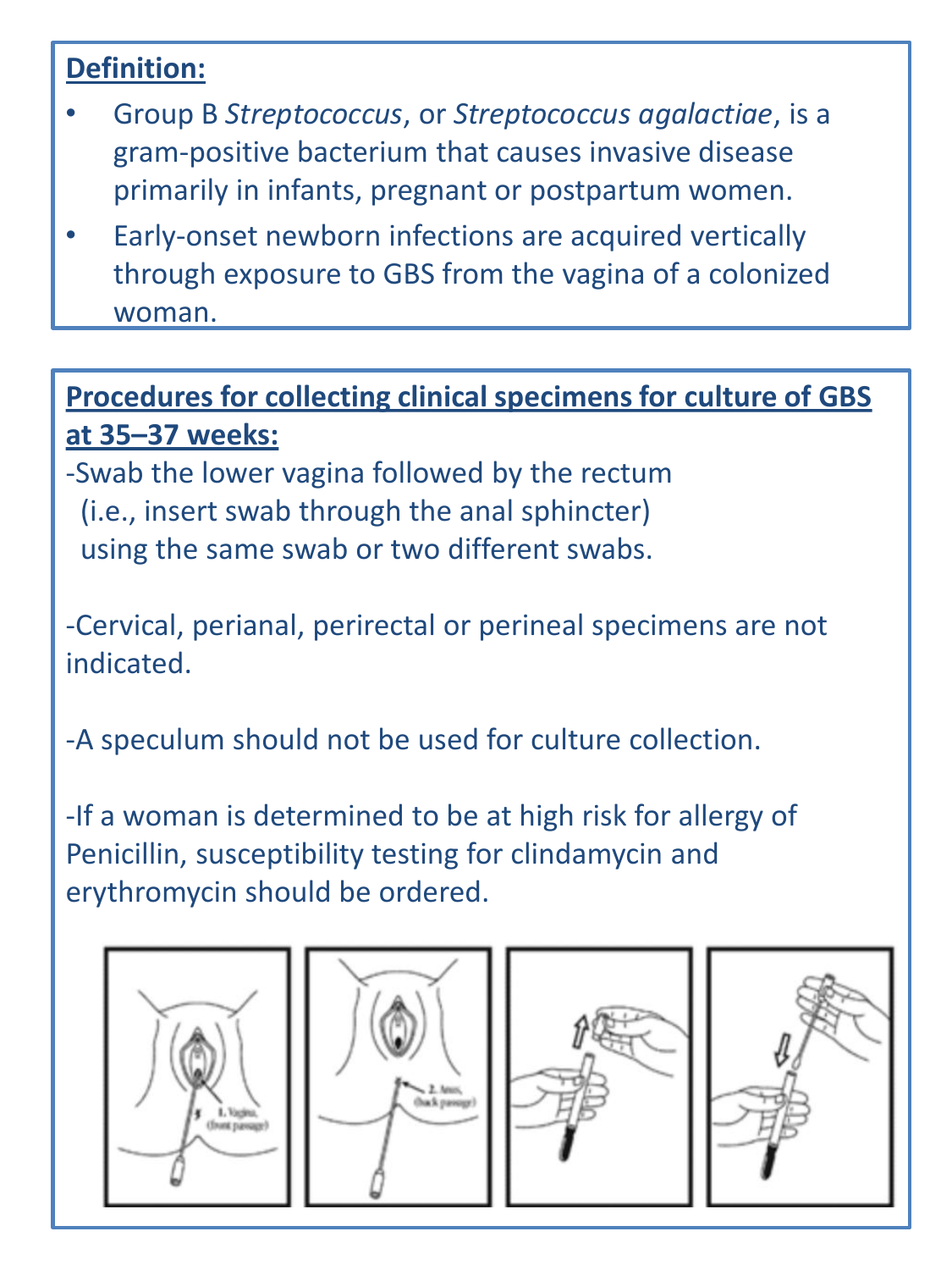## **Indications and Nonindications for Intrapartum Antibiotic Prophylaxis to Prevent Early-Onset GBS Disease**

| <b>Intrapartum GBS Prophylaxis</b>                                                                                                                                               | <b>Intrapartum GBS Prophylaxis</b>                                                                                                                                  |
|----------------------------------------------------------------------------------------------------------------------------------------------------------------------------------|---------------------------------------------------------------------------------------------------------------------------------------------------------------------|
| <b>Indicated</b>                                                                                                                                                                 | <b>NOT Indicated</b>                                                                                                                                                |
| Previous infant with invasive GBS                                                                                                                                                | <b>Colonization with GBS during a</b>                                                                                                                               |
| disease                                                                                                                                                                          | previous pregnancy                                                                                                                                                  |
| GBS bacteriuria during any trimester                                                                                                                                             | <b>GBS bacteriuria during previous</b>                                                                                                                              |
| of the current pregnancy                                                                                                                                                         | pregnancy.                                                                                                                                                          |
| Positive GBS screening culture during                                                                                                                                            | Cesarean delivery performed before                                                                                                                                  |
| current pregnancy*                                                                                                                                                               | onset of labor on a                                                                                                                                                 |
| (unless a cesarean delivery, is                                                                                                                                                  | woman with intact amniotic                                                                                                                                          |
| performed before onset of labor on a                                                                                                                                             | membranes, regardless of                                                                                                                                            |
| woman with intact amniotic                                                                                                                                                       | <b>GBS</b> colonization status or                                                                                                                                   |
| membranes)                                                                                                                                                                       | gestational age.                                                                                                                                                    |
| Unknown GBS status at the onset of<br>labor and any of the following:<br>• Delivery at <37 weeks<br>• Amniotic membrane rupture ≥18<br>hrs<br>• Intrapartum temperature 238.0°C. | <b>Negative vaginal and rectal GBS</b><br>screening culture result in late<br>gestation during the current<br>pregnancy, regardless of intrapartum<br>risk factors. |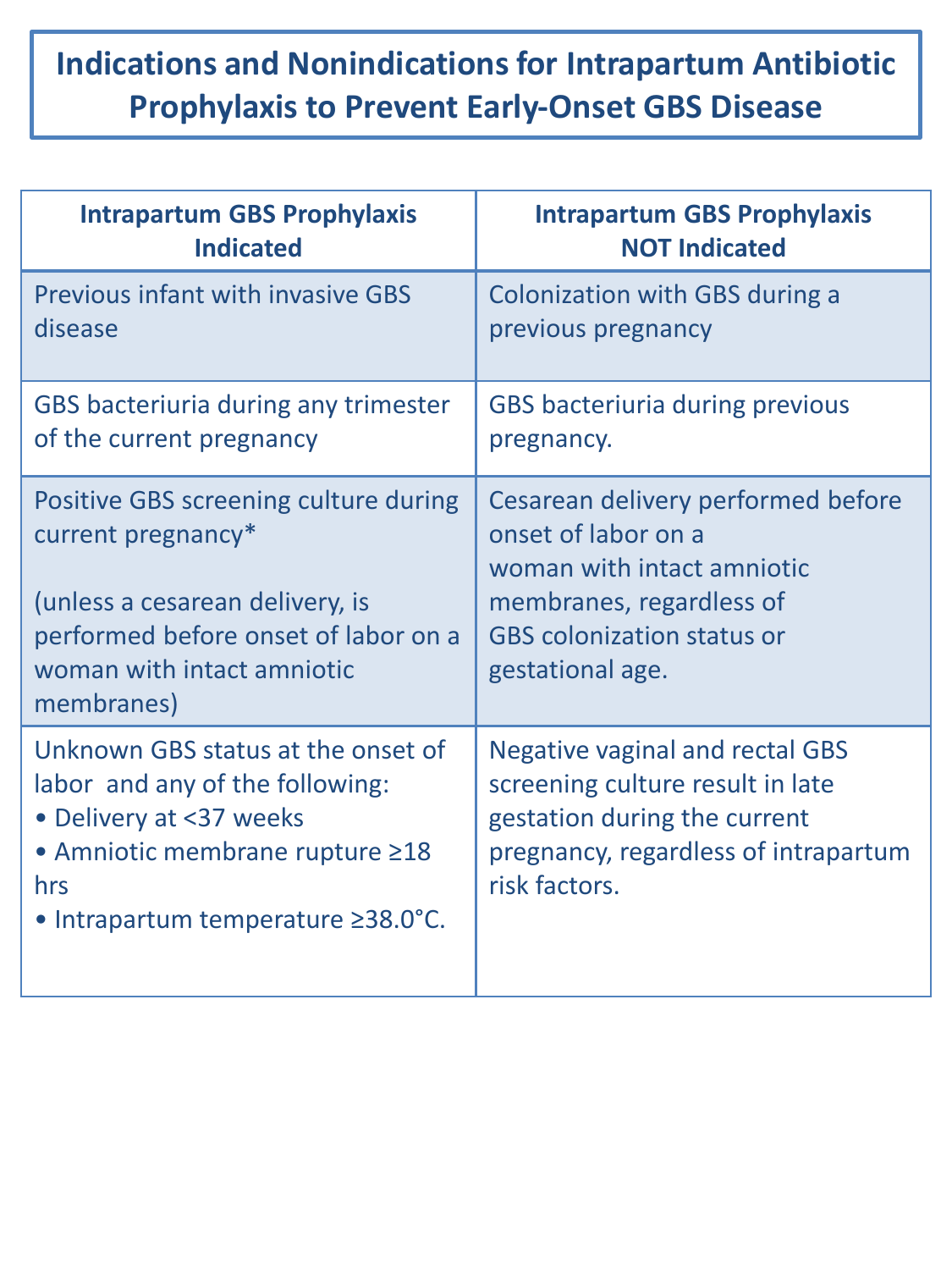#### **Algorithm for screening for GBS colonization and use of intrapartum prophylaxis for women with preterm labor (PTL)**

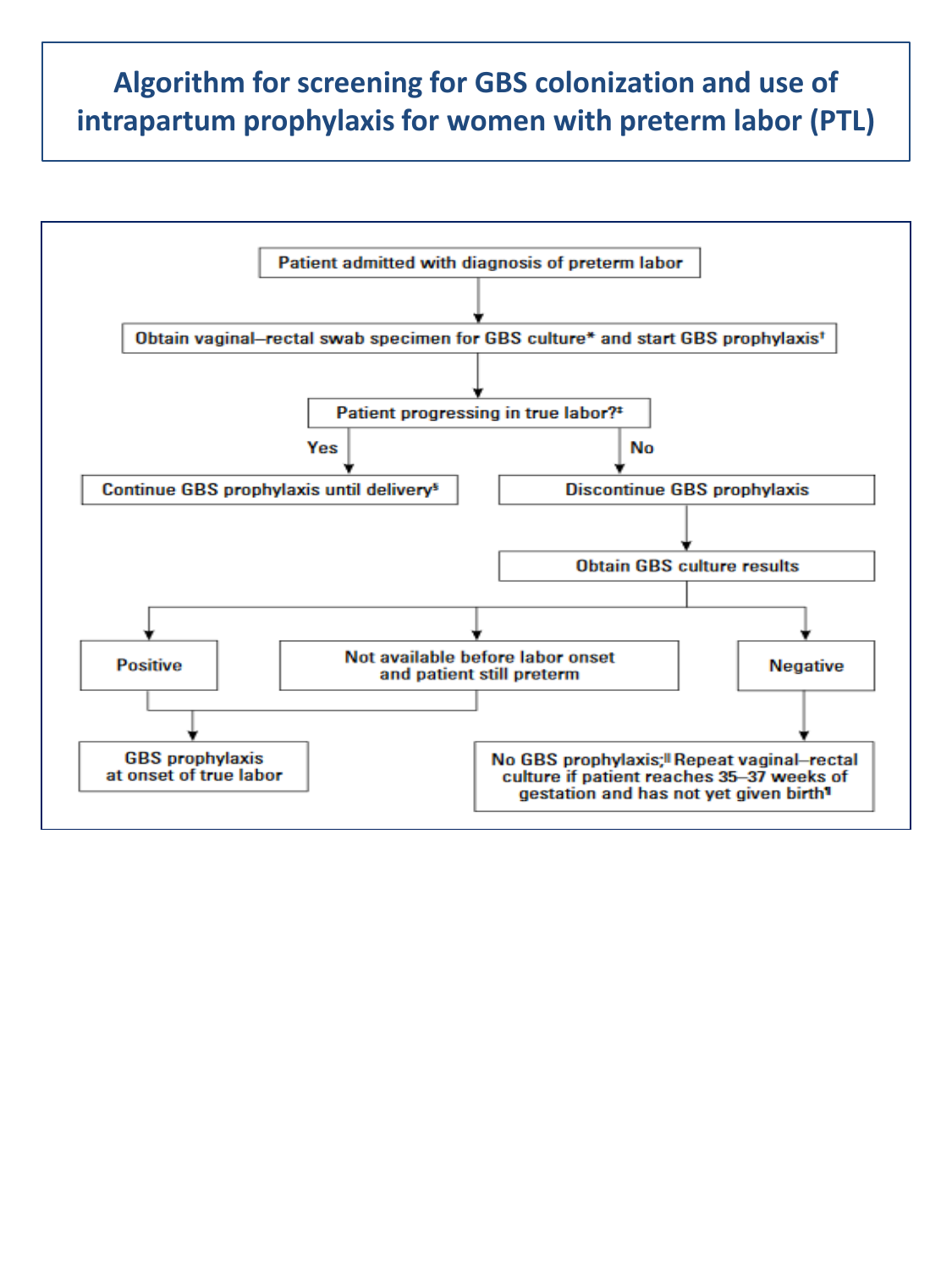### **Algorithm for screening for GBS colonization and use of intrapartum prophylaxis for women with preterm premature rupture of membranes (pPROM)**